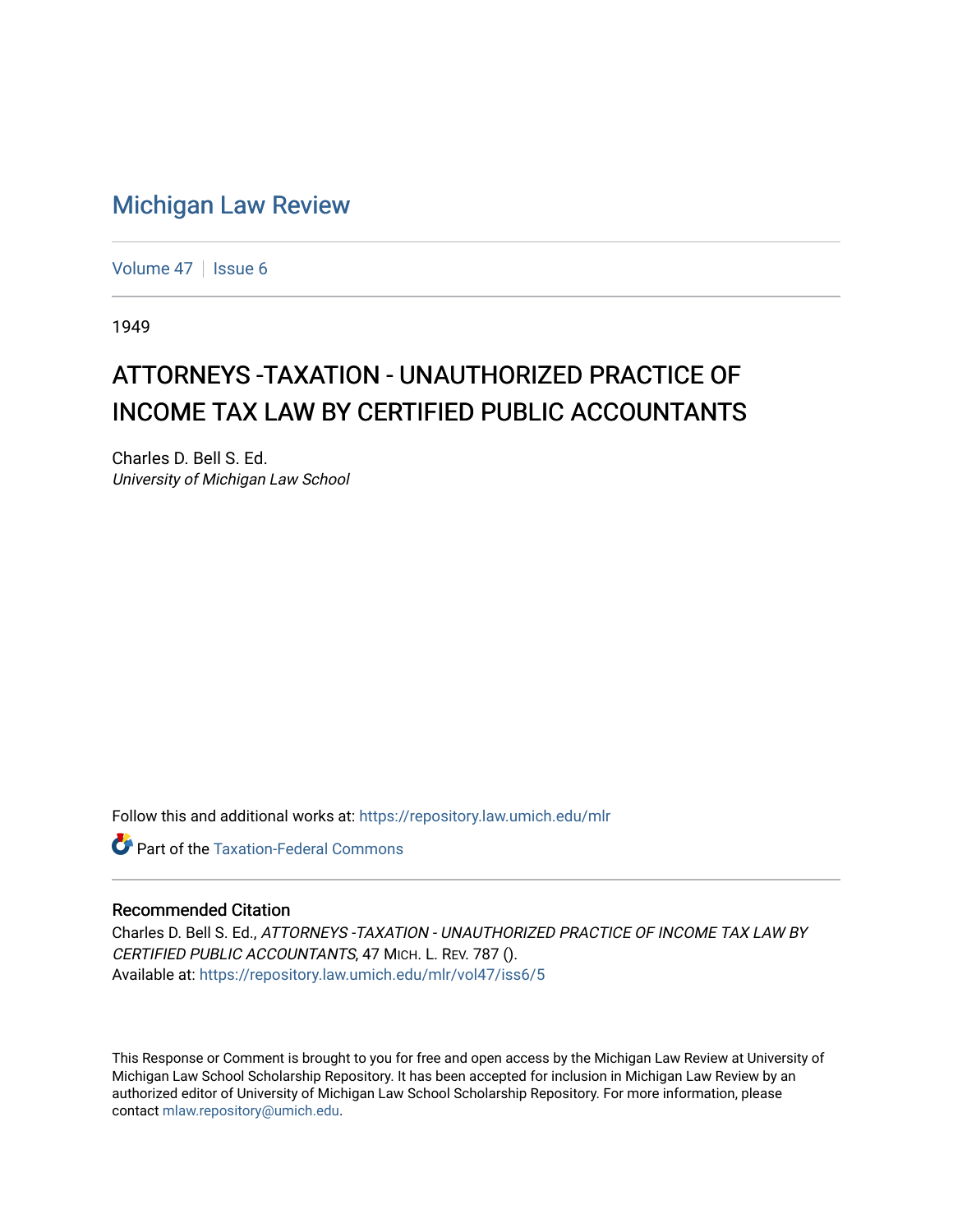# **COMMENTS**

ATTORNEYS-TAXATION - UNAUTHORIZED PRACTICE OF INCOME TAX LAW BY CERTIFIED PUBLIC ACCOUNTANTS-The accepted law in the United States is that laymen may not engage in the practice of law.1

<sup>1</sup> Rules determining who may engage in the practice of law are made by the judiciary and supplemented in some states by acts of the legislatures; both have consistently authorized only lawyers to practice law. In re Opinion of Justices, 289 Mass. 607, 194 N.E. 313 (1935); 39 N.Y. Consol. Laws (McKinney, 1944) § 270, under which unauthorized practitioners are prosecuted; People v. Alfani, 227 N.Y. 334, 125 N.E. 671 (1919) (advertising that one was in business of drafting legal papers held illegal): In re Levine, 210 App. Div. 8, 205 N.Y.S. 589 (1924) (use of a lay solicitor prohibited). Protection of the public is the primary consideration in these cases. See New York County Lawyers' Assn. v. Standard Tax & Management Corp., 181 Misc. 632, 43 N.Y.S. (2d) 479 (1943); People v. Lawyers' Title Corp., 282 N.Y. 513, 27 N.E. (2d) 30 (1940).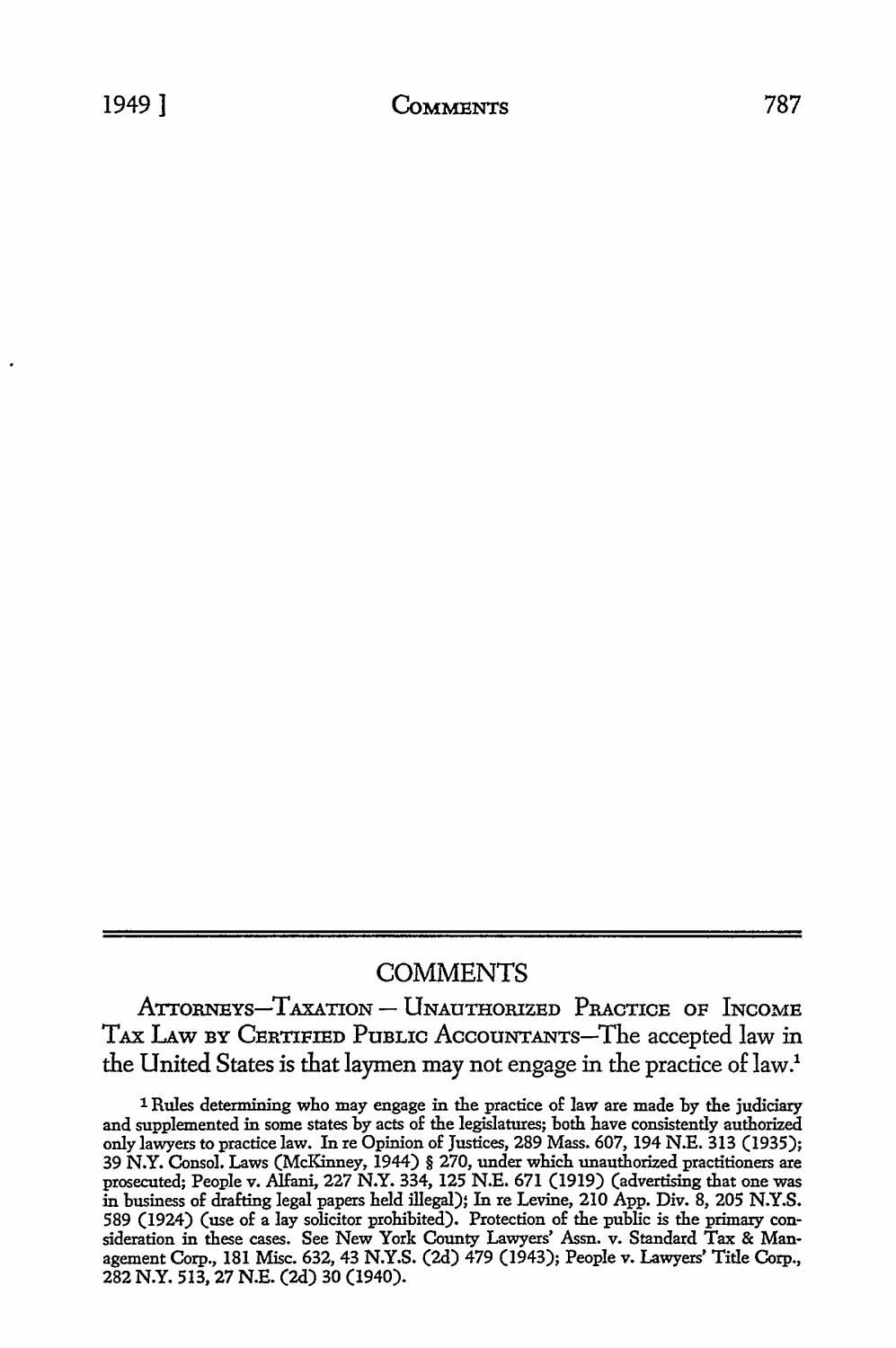However, the enigma of what constitutes the practice of law has plagued laymen, lawyers and the courts for many years.<sup>2</sup> Attempts to find the answer have engendered intense friction between various professional groups, each arguing that its jurisdiction extends further than the other admits. The greatest animosity has developed between lawyers and certified public accountants in the dispute as to their respective functions in the income tax field. $^3$   $\,$   $\,$ 

Coals were thrown recently on this burning issue by a New York court in the case of *In re Bercu.*4 The facts were these: the Croft company of New York City owed sales tax to the City for the years 1936, 1937 and 1938. In 1943, the company's earnings were considerable, and the management felt this would be a good year in which to compromise the municipal tax claim, if the sum paid to the City could be deducted from gross income in 1943. Since the company kept its books on the accrual basis, its own attorney-accountant advised that a deduction could be made properly only in the year in which the tax claims accrued. Bercu, a certified public accountant consulted by the company, was in complete disagreement with this conclusion. He examined a score or more tax decisions, the code and the regulations in an effort to substantiate his position. In his research; Bercu found a regulation which he felt was authority for his stand on the question, and he so advised the company. When Bercu later sued the company to recover \$500 for services rendered, the court denied his claim on the ground that he was ·engaged in the unauthorized practice of law. There was no appeal from this decision, but the New York County Bar Association then petitioned the court to hold Bercu in contempt of court for illegally practicing law. The petition was dismissed on the merits in the lower court.<sup>5</sup> On appeal, the decision was reversed.<sup>6</sup> Bercu was fined \$50 for being in contempt

<sup>2</sup> For definitions of the practice of law and collections of cases, see 151 A.L.R. 781 (1944); 125 A.L.R. 1173 (1940); BRAND, UNAUTHORIZED PRACTICE DECISIONS (1937); HICKS AND KATZ, UNAUTHORIZED PRACTICE OF LAW (1934). A good case summary is found in Detroit Bar Assn. v. Union Guardian Trust Co., 282 Mich. 216, 276 N.W. 365 (1937). For further"references, see the comprehensive collection in 56 YALE L.J. 1438 *it* 1439, note 1, and 1444, notes 23 and 24 (1947). However, most courts recognize the difficulty of precise definition: Lowell Bar Assn. v. Loeb, 315 Mass. 176, 52 N.E. (2d) 27 (1943); In re Shoe Manufacturers' Protective Assn., 295 Mass. 369, 3 N.E. (2d) 746 (1936); People ex rel. Atty. Gen. v. Jersin, 101 Colo. 406, 74 P. (2d) 668 (1937).

<sup>3</sup>56 YALE L.J. 1438 at 1440, note 3 (1947).

<sup>4</sup>273 App. Div. 524, 78 N.Y.S. (2d) 209 (1948).

<sup>5</sup>Bercu's action against the Croft Company for \$500 was in the Municipal Court of New York City (unreported). The original action by the New York County Bar Association is reported in 188 Misc. 406, 69 N.Y.S. (2d) 730 (1947); noted in 56 YALE L.J. 1438 (1947). 6 273 App. Div. 524, 78 N.Y.S. (2d) 209 (1948), one judge dissenting.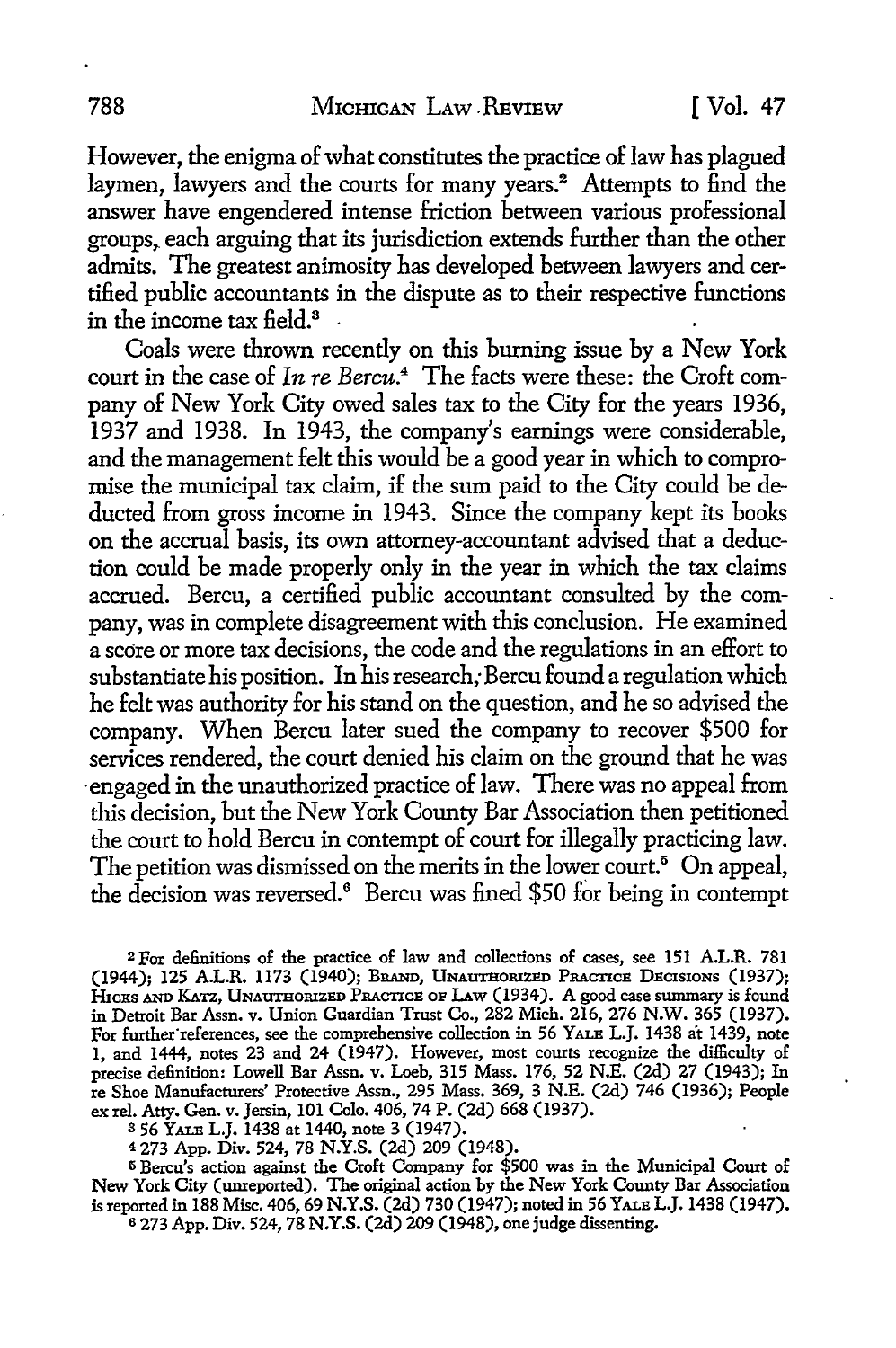## 1949] **CoMMENTS** 789

of court and was enjoined from engaging in similar practices thereafter. The case is now before the New York Court of Appeals.<sup>7</sup>

In the light of existing law with respect to an accountant's engaging in the practice of law, it seems clear that Bercu was engaged in unauthorized legal practice. But regardless of the specific outcome of the *Bercu*  case, the central issues involved are worthy of close attention by members of both professions who are interested in finding a solution to the perplexing problem of dividing the functions of lawyers and certified public accountants in the income tax field, if indeed there should be any division. The scope of this comment is limited to discussion of tax consultation practice and avoids such clearly legal functions as arguing tax cases before courts of record.

# *A. What Is The Practice Of Law?-The Lawyers' Position*

Laymen who unlawfully engage in the practice of law subject themselves *to* criminal prosecution, quo warranto, injunction or punishment for contempt.<sup>8</sup> With such a threat to their freedom of action, it is necessary that there be a clear definition of what activities are forbidden to non-lawyers. Although most cases agree that the practice of law includes more than merely appearing in court,<sup>9</sup> attempts to formulate an all-inclusive definition have been unsuccessful. Alleged definitions range from the absurdly general<sup>10</sup> to attempted lists of specific functions.<sup>11</sup> The consensus is that the practice of law consists of giving legal advice which requires any degree of legal knowledge or skill. Concerning income taxation, the Unauthorized Practice Committee of the American Bar Association asserts that the practice of law includes giving advice on

<sup>9</sup> State ex rel. McKittrick, Atty. Gen. v. C. S. Dudley Co., 340 Mo. 852, 102 S.W. (2d) 895 (1937) (any.act in furtherance of advising clients is the practice of law); see 42 MrcH. L. REv. 1122 (1944); 24 L.R.A. (n.s.) 750 (1910).

10 Fink v. Peden, 214 Ind. 584, 17 N.E. (2d) 95 (1938) (doing that which an attorney is authorized to do); People ex rel. Ill. Bar Assn. v. People's Stock Yards State Bank, 344 Ill. 462, 176 N.E. 901 (1931) (giving advice or rendering service requiring the use of any degree of legal knowledge or skill is the practice of law); 7 C.J.S., Atty.-Client,  $\S$  3(g) (carrying on the business of an attorney or practicing that which an attorney or counselor-atlaw is authorized to do and practice; exercising the calling or the profession of the law).

11 Mandelbaum v. Gilbert and Barker Mfg. Co., 160 Misc. 656, 290 N.Y.S. 462 (1936); Lowell Bar Assn. v. Loeb, 315 Mass. 176, 52 N.E. (2d) 27 (1943) (examination of statutes, judicial decisions and department rulings, and rendering advice thereon); People ex rel. Chicago Bar Assn. v. Goodman, 366 Ill. 346, 8 N.E. (2d) 941 (1937) (advising others as to their legal rights, methods to be pursued and the procedure to be followed for enforcement of such rights).

<sup>&</sup>lt;sup>7</sup> A letter from counsel for Mr. Bercu indicates the case will be argued in May, 1949.<br><sup>8</sup> 100 A.L.R. 236 (1936) (criminal prosecution); 84 A.L.R. 749 (1933) (quo warranto); 94 A.L.R. 359 (1935) (injunction); 36 A.L.R. 533 (1925) (contempt).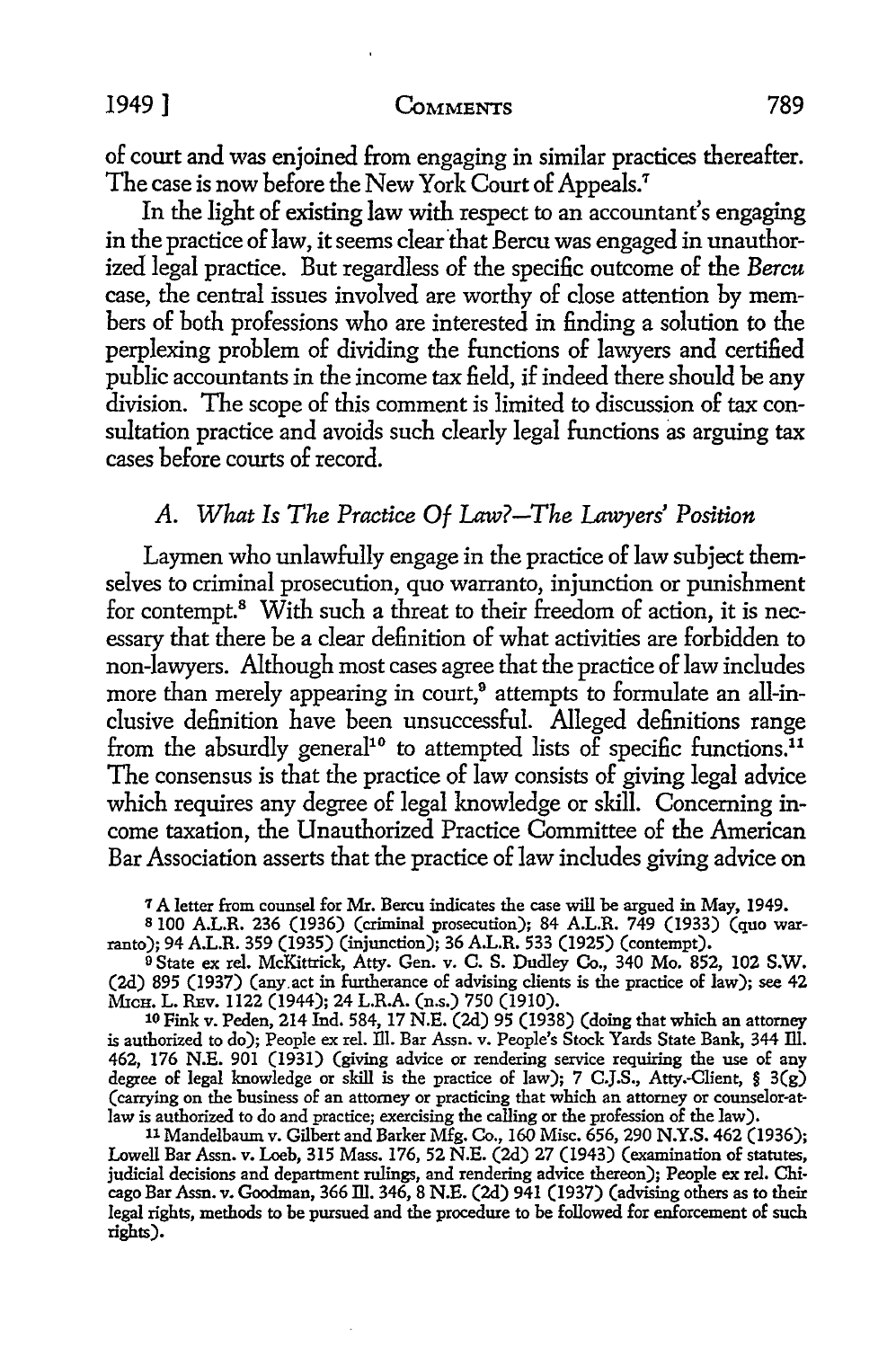the validity of a tax or the effect of a tax statute with respect to matters outside the accounting field, or determining legal questions preliminary to making out a lawful income tax return.<sup>12</sup> This, in conjunction with the traditional idea that the analysis and interpretation of case law are a lawyer's functions,<sup>13</sup> would seem to indicate that an accountant such as Bercu who determined tax questions by examination of statutes, cases and regulations was engaged in the traditional practice of law. Obviously, it would be incumbent upon any competent tax expert to do these things. This approach to the problem leads undeniably to a monopoly by lawyers of certain income tax functions, but the bar associations contend that such restrictions are necessary to protect the public from the danger present in relying on untrained persons for legal advice.<sup>14</sup>

Some courts have said that laymen do not engage in the unauthorized practice of law by drawing simple instruments.15 The same result has been reached if the layman does not accept consideration for his work,<sup>16</sup> if the legal practice is ancillary to his primary duties,<sup>17</sup> or if it is the community custom for lay persons to perform certain legal functions.18 At best, these decisions furnish only vague analogies to guide attempts at drawing the line between the practice of law and the practice

12 Report of the American Bar Assn. Committee on Unauthorized Practice, 63 **A.B.A.**  REP. 322 at 325 and 326 (1938).

13 Rosenthal v. Shepard Broadcasting Co., 299 Mass. 286, 12 **N.E.** (2d) 819 (1938); Grievance Committee of the Bar of New Haven Co. v. Payne, 128 Conn. 325, 22 A. (2d) 623 (1941). Cf. Elfenbein v. Luckenbach Terminals, Inc., 111 N.J.L. 67, 166 A. 91 (1933), where the court found that an accountant's offer of services which would reduce taxes was not illegal practice of law.

14 Mandelbaum v. Gilbert & Barker Mfg. Co., 160 Misc. 656, 290 N.Y.S. 462 (1936); 63 A.B.A. REP. 322 (1938). See 17 NEB. L. BuL. (Proceedings of the Neb. State Bar Assn.) 54 (1938), where the author points out that anyone can call himself an accountant, and that the title of certified public accountant can be secured in some places without formal education.

15 Jn re Opinion of Justices, 289 Mass. 607, 194 N.E. 313 (1935) (free services to the poor and title searches also held not to be the practice of law); Lowell Bar Assn. v. Loeb, 315 Mass. 176, 52 N.E. (2d) 27 (1943) (drawing income tax forms of the simplest kind not the practice of law). Bump v. Dist. Ct. of Polk Co., 232 Iowa 623, 5 **N.W.** (2d) 914 (1942) (court stated that single occurrences of acts known as the practice of law were not the evils sought to be prohibited); People v. Title Guarantee & Trust Co., 227 N.Y. 366, 125 N.E. 666 (1919); State v. Childe, 139 Neb. 91, 295 N.W. 381 (1941).

16 State ex rel. McKittrick, Atty. Gen v. C. S. Dudley Co., 340 Mo. 852, 102 S.W. (2d) 895 (1937); Cain v. Merchants' National Bank & Trust Co., 66 N.D. 746, 268 N.W. 719

<sup>17</sup> Bennet v. Goldsmith, 280 N.Y. 529, 19 N.E. (2d) 927 (drawing affidavits incidental to practice before the immigration board proper for layman); Umble's Estate, 117 Pa. Super. 15, 177 A. 340 (1935); Childs v. Smeltzer, 315 Pa. 9, 171 A. 883 (1934).

<sup>18</sup> People v. Alfani, 227 N.Y. 334, 125 N.E. 671 (1919) (practice of law defined as that commonly done by attorneys); Cowern v. Nelson, 207 Minn. 642, 290 N.W. 795 (1940) (drafting of instruments by real estate brokers in realty transactions said to be in the public interest).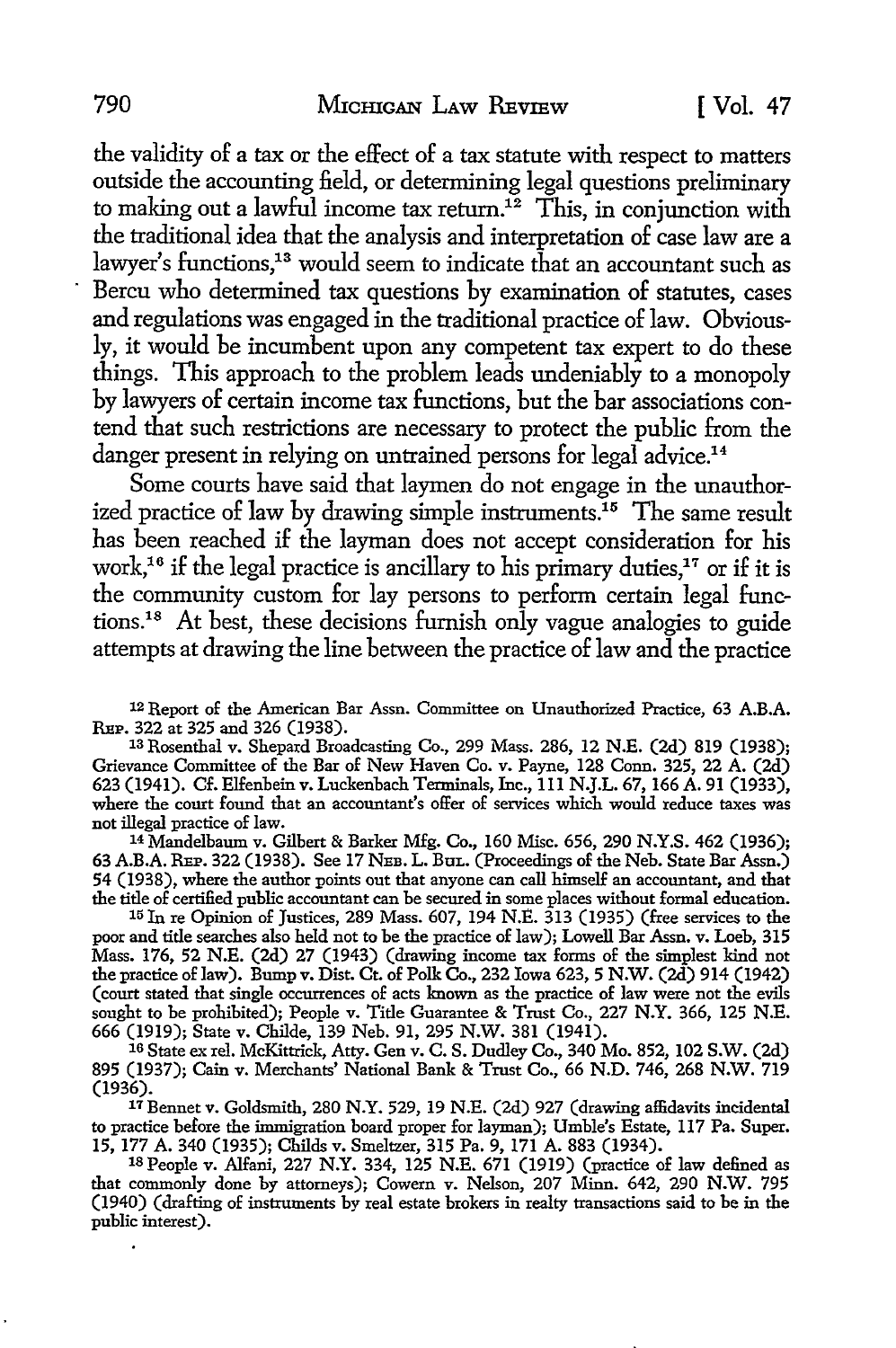## 1949] **CoMMENTS** 791

of accounting in the field of income taxation. For the most part, the courts' desire for some definite standard of law has not led to consideration of the broader issues of whether there is need for such a line; whether lawyers should have a monopoly in the tax field; or whether the public is as well or better served in this work by the certified public accountant.

The legal profession has admitted there is an overlapping of functions, and lawyers agree that one of the accountant's primary functions is the preparation of ordinary income tax returns.<sup>19</sup> Furthermore, the application of income tax principles by accountants in setting up account books, or in other instances where such use is incidental to their primary function,<sup>20</sup> is recognized by lawyers as permissible. An analogy is found in the architect's use of building codes. The bar has drawn the line, however, at the point where an accountant, as in the *Bercu* case, attempts to give legal advice not clearly associated with filling out a return.

Lawyers themselves have stated that when the protection of the public no longer requires members of the bar to handle certain affairs exclusively, other proficient professions should be admitted to the practice of that function.21 The court in the *Bercu* case remarked, however, that proficiency was not the test.<sup>22</sup> If such a standard were accepted, many fields might be preempted by persons trained only in those specific problems or by persons who merely hold themselves out to be expert in such matters. Such possibilities hold no benefit for the public if broad legal training is necessary to the sound analysis of legal problems and to the proper protection of clients.

Lawyers are at a disadvantage in seeking income tax business, since certified public accountants are not restricted by the canons of the American Bar Association which forbid solicitation of business by its mem-

19 Menick v. American Security & Trust Co., (App. D.C., 1939) 107 F. (2d) 271; Lowell Bar Assn. v. Loeb, 315 Mass. 176, 52 N.E. (2d) 27 (1943); Report of the American Bar Assn. Committee on Unauthorized Practice, 69 A.B.A. REP. 263 at 266 (1944). Cf. Hermax v. Comm., 11 T.C. 442 (1948), which refused to allow a taxpayer the right to assert, as a defense to a tax penalty, his reliance upon the advice given by an accountant.

20 See State Board of Accountancy v. Sykes, unreported, but discussed in 86 J. OF AccoUNTANCY 7 (1948), which defined the scope of accounting as the preparation, analysis and rendition of profit and loss statements and balance sheets, and the verification and audit of accounts. Note that only accountants were involved in this case. See also In re Bercu, 273

<sup>21</sup> New York County Lawyers' Assn. Year Book 261 at 265 (1933): "... whenever lay agencies can perform functions for the benefit of the community more effectively and more efficiently than the Bar performs them, the Bar will have to permit these functions to be performed by lay agencies. It is only in the field where there is injury to the public, that the Bar may, because of its knowledge and experience, press for restraint of lay activities."

22 In re Bercu, 273 App. *Div.* 524, 78 N.Y.S. (2d) 209 at 219 (1948).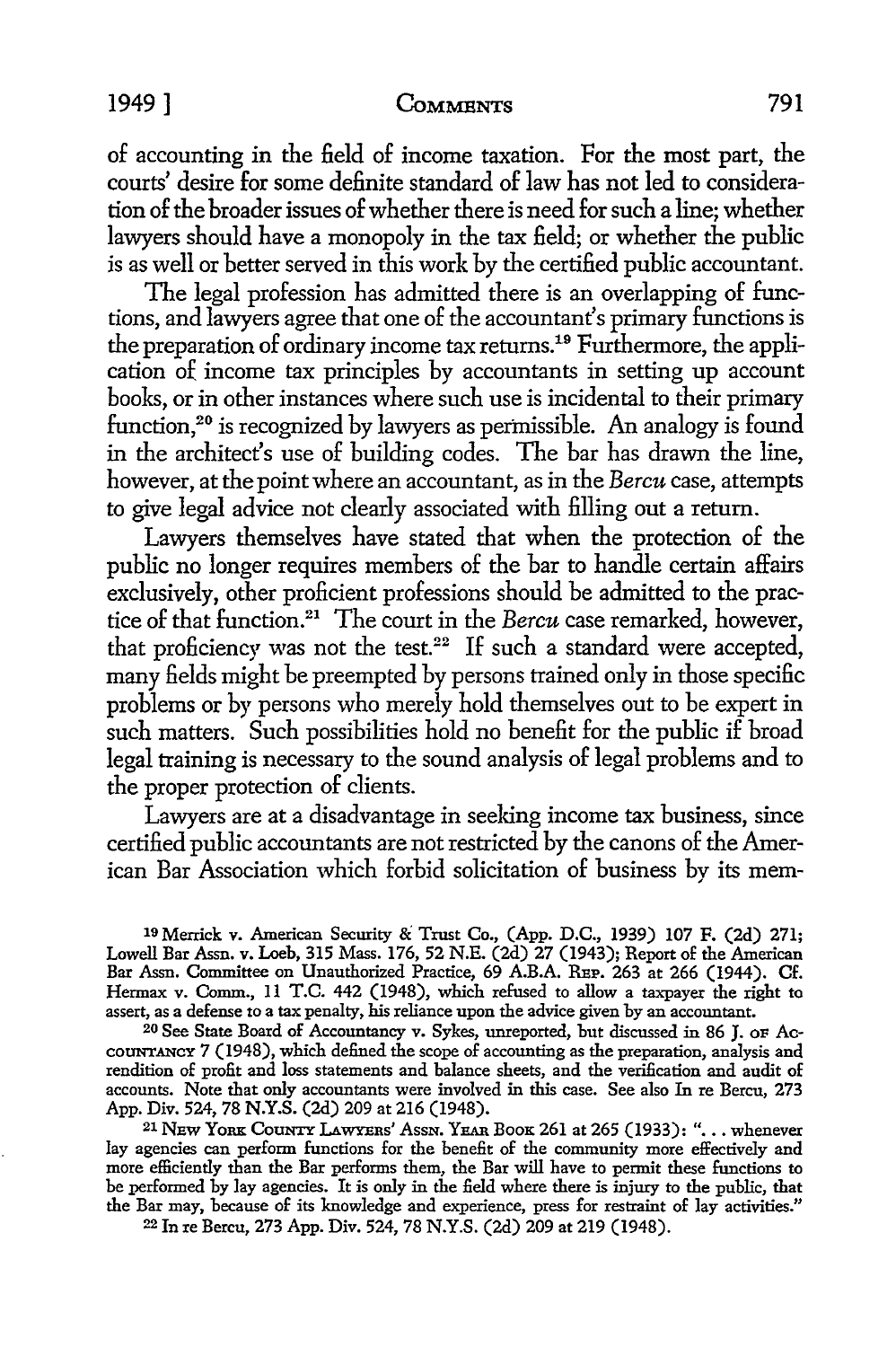bers.23 This is the root of much of the friction between the professions; it is ignored by the recommendation that any line which is to be drawn between the functions of the two groups should be made by the taxpayer in the marketplace, not by the courts.<sup>24</sup> Although this argument appeals to a sense of free competition, it fails to consider the unfairness which would be involved in such open competition, because the certified public accountant is apparently permitted to solicit business freely, so long as he does not secure it from other members of his profession.<sup>25</sup> Perhaps a satisfactory solution could be reached if accountants were forbidden to solicit income tax business, or if the legal canons were relaxed to allow lawyers to seek out such business. Neither suggestion is likely to be acceptable to both professions, however. The first would deprive accountants of a valuable privilege, and the second might set a dangerous precedent for further relaxing the canons of legal ethics if other specialized fields were divorced from the traditional practice of law.

# B. *The Accountants' Position*

Accountants have often claimed a prior right in the income tax field, insisting that they should not be cast out of the practice by lawyers who are generally incapable of handling the work efficiently.<sup>26</sup> Reliance is placed on certified public accountants' thorough training in accounting methods, which lawyers do not have. Further, it is pointed out that the examinations passed by all certified public accountants include questions on income tax matters, while few bar examinations touch on the subject. As do the lawyers, accountants generally admit there are dual functions in the field, $27$  and that some phases of income tax work are purely legal. However, they assert that these purely legal problems are only collateral matters which arise in income tax questions.<sup>28</sup>

<sup>23</sup> A.B.A. CANONS OF LEGAL ETHICS 27 (1936) (" $\dots$  solicitation of business by  $\dots$ advertisements . • . is unprofessional."); id. at 28 (lawyers cannot engage in champertous conduct); id. at 46 (lawyers cannot advertise a specialty except by way of a brief notice in professional lists addressed to other attorneys).

<sup>24</sup>56 YALB L.J. 1438 (1947).

25 The seventh rule of professional conduct of the Amercan Institute of Accountants states, "A member or an associate shall not directly or indirectly solicit the clients or encroach on the practice of another public accountant. . . ." See Maxwell and Charles, "Joint State-

ment as to Tax Accountancy and Law Practice," 32 A.B.A. J. 5 (1946).<br><sup>26</sup> See 52 REP. OF NEW YORK STATE BAR AssN. 290 at 307 (1929), containing facts which lend support to this assertion.

*<sup>21</sup>*85 J. oF AccouNTANCY 216 (1948).

28 See ibid., admitting that questions of domicile, trust law and will construction are strictly legal questions.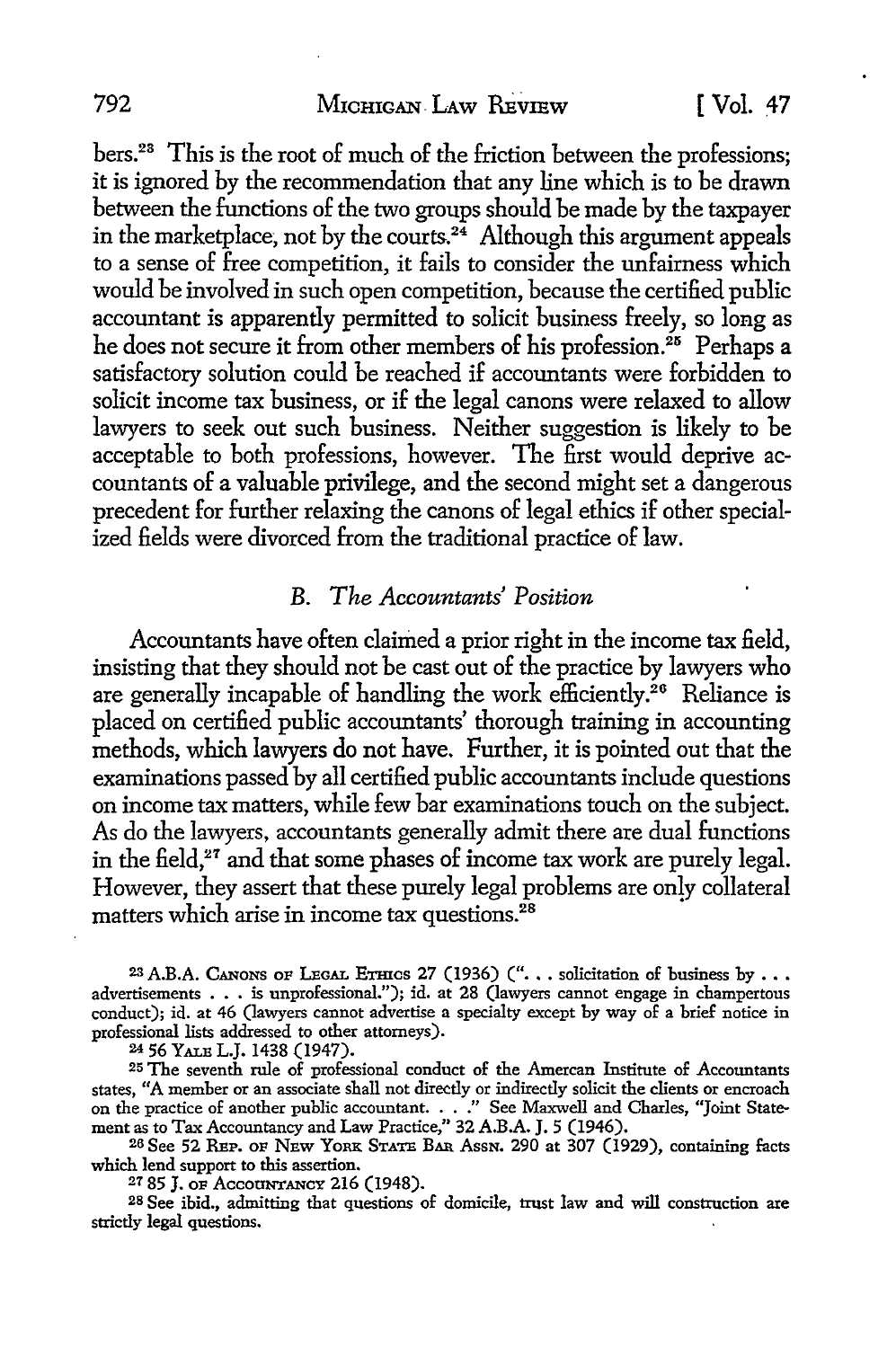## 1949] **CoMMENTS** 793

For a number of years, the legal profession has neglected the practice of income tax law while accountants justifiably occupied the field. Only recently has the American Bar Association instituted concentrated programs to bring lawyers up to date in tax matters,<sup>29</sup> giving rise to the suggestion that such sudden interest is motivated by a desire to profit from a lucrative practice.<sup>30</sup>

As did the defendant in the *Bercu* case, accountants generally urge that income taxation is actually not law but accounting. To substantiate this position, they point out that since 1909 accountants have done most of the income tax work; that the staff of the Treasury Department is made up mostly of accountants; that accountants acted as advisers to the Treasury Department in launching its income tax program, and that qualified accountants are permitted to practice before the Treasury Department and the Tax Court. 31

The court in the *Bercu* case answers the claim that income taxation is nothing more than accounting by pointing out the numerous criticisms leveled at the Internal Revenue Code by accountants, and concluding from this that accountants do not in fact feel the code is set up entirely on accounting principles.<sup>32</sup> The contention that the determination of income is an accounting function is quite accurate when figuring income for a businessman who wishes to know the status of his business. For income tax purposes, however, this is not always true. It is pointed out in the *Bercu* case that in no field like that of income taxation is a correct solution to a question so dependent on the keen understanding of many other phases of the law.<sup>33</sup>

Accountants will no doubt attempt to draw support from *Auerbacher* 

29 The bulk of income tax work in the country is not handled by attorneys; 70 A.B.A. REP. 257 at 259 (1945); 29 A.B.A.J. 516 (1943) (describing the inauguration of tax classes for lawyers).

30 For the accountant's view, see 85 J. OF Accountancy 182 at 184 (1948). "... [A] mere handful of lawyers, inflamed with zeal for the crusade against the unauthorized practice of law . . ." is blamed for the present conflict. ". . . [T]hey have preached the gospel of discipline and forcible restraint of laymen whom they conceive to be invading their field. They have formulated sweeping statements of policy without specific definition of how such policies will be applied in specific areas.  $\ldots$  [W] hile they claim that protection of the public interest is their motive, there is evidence that some of them are not animated entirely by altruistic purposes."

31 See the Papers on Appeal, affidavit and appendices thereto, of William R. Donaldson, In re Bercu, 273 App. Div. 524, 78 N.Y.S. (2d) 209 (1948).

32 In re Bercu, 273 App. Div. 524, 78 N.Y.S. (2d) 209 at 217 (1948).

33 Id. at 218; also see, Maxwell and Charles, "Joint Statement as to Tax Accountancy and Law Practice," 32 A.B.A.J. 5 at 7 (1946): " ••• for tax purposes business income is actually determined in part in accordance with generally accepted accounting principles, and in part in accordance with special rules of law and regulations."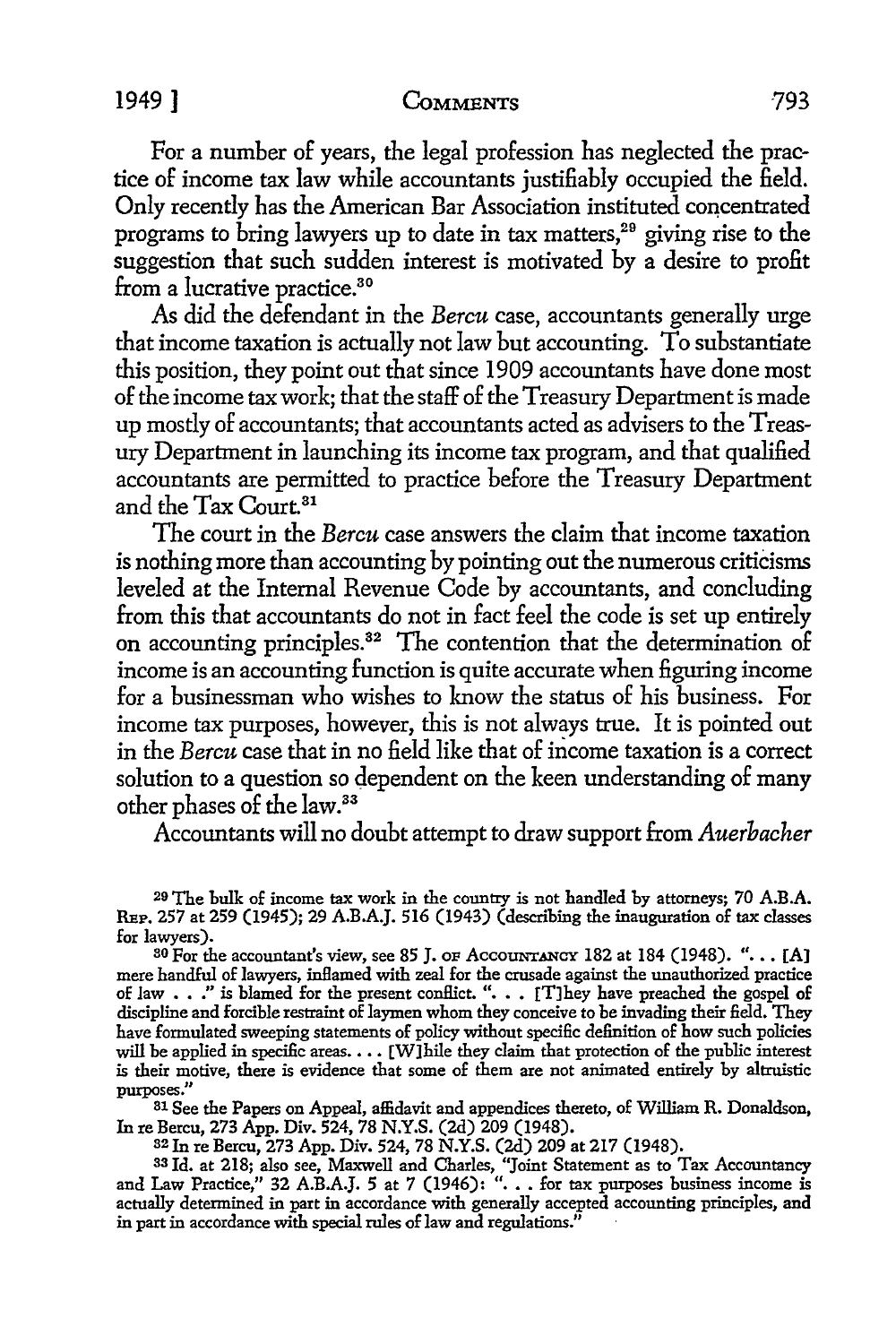*v. Wood,*<sup>34</sup>a recent case holding that a labor consultant who incidentally decided questions of law was not engaged in the practice of law. Even in this field the courts note carefully that the independent practice of law where fees are charged is illegal. When a labor consultant uses the law as a tool in the exercise of his primary function, however, he is not practicing law. This the courts recognize as necessary so that persons well equipped to advise in the intricacies of labor-management relations will be free to do so. The *Auerbacher* case adds nothing to the rights of non-practitioners in the field of income taxation, since the courts all grant to accountants the right to fill out ordinary tax returns, and to advise on questions of law that arise in conjunction with that primary function.

The *Dobson* case<sup>35</sup> has been relied on by accountants to found their contention that income tax work presents for the most part mere issues of fact, rather than legal questions which only the lawyer can answer. This argument seems to ignore the real reason for the decision in that case, however. There the Supreme Court merely wished to recognize the special competency of the Tax Court (made up wholly of lawyers) to decide income tax matters, and to cut down the growing flood of cases appealed therefrom.36 Labelling income tax questions as issues of fact was a device to impart a certain degree of finality to Tax Court decisions. Furthermore, if the Tax Court had decided the *Dobson* case differently and imposed a tax, conceivably the Supreme Court would have been presented with a clear question of law as to the constitutionality of the imposition under the Sixteenth Amendment.<sup>37</sup> Thus such reliance as the accountants place upon this decision does not seem justified.

The American Bar Association has recommended that both an attorney and an accountant be engaged to solve income tax problems.<sup>38</sup> This suggestion is attacked by accountants as requiring the taxpayer to bear a double expense. But if the accountant is permitted to fill out ordinary income tax returns and to decide incidental legal questions, necessary additional help will cause added expense to the taxpayer whether it comes from a lawyer or a certified public accountant.

38 63 A.B.A. REP. 322, 325 (1938).

<sup>34 48</sup> P-H Am. Lab. Cas. 1278 (1948), digested in 86 J. OF AccoUNTANCY 930 (1948). 35 Dobson v. Comm., 320 U.S. 489, 64 S.Ct. 239 (1943).

<sup>36</sup> Id. at 498-499.

<sup>37</sup>The Dobson case has probably been overruled by statute; 26 U.S.C.A. § 1141 (1947), allowing review of Tax Court decisions in "the same manner and to the same extent as decisions of the district courts."